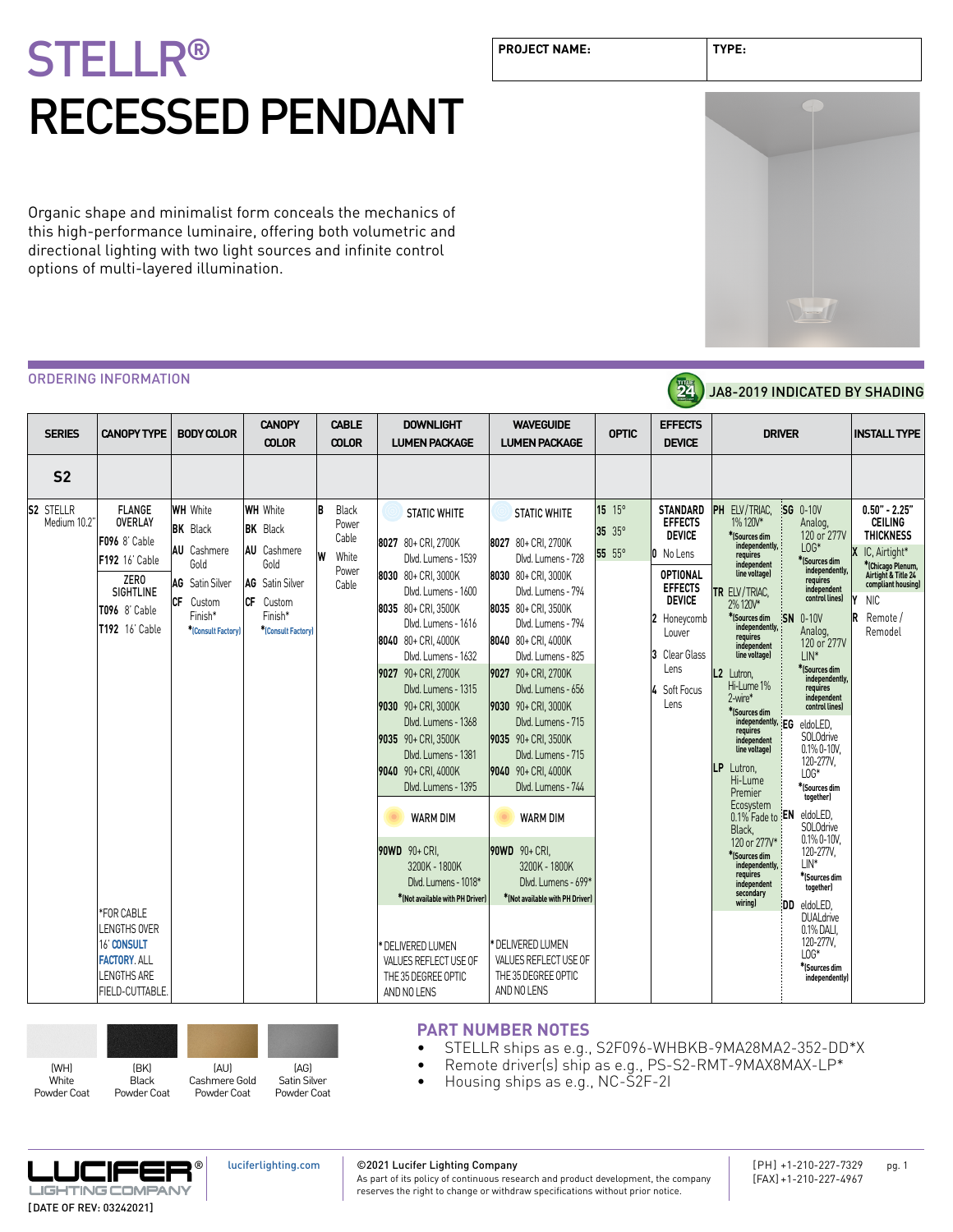#### **ACCESSORIES**

#### **ALTERNATE EFFECTS DEVICES**

| $\Box$ HCL-S2-01 | Honeycomb Louver |
|------------------|------------------|
| $\Box$ CGL-S2-01 | Clear Glass Lens |
| $\Box$ SFL-S2-01 | Soft Focus Lens  |

| $\Box$ RO-S2-15 | $15^{\circ}$ optic |
|-----------------|--------------------|
| $\Box$ RO-S2-35 | 35° optic          |
| $\Box$ RO-S2-55 | 55° optic          |

#### **EMERGENCY LIGHTING - REMOTE MOUNT ONLY**

□ **EMB-S-20/25-120/277-LEDX** 20/25 watt max capacity, 120 or 277 VAC 60Hz, Non-Dimmable<br>□ **EMB-S-100-120-LEDX** 100 watt max capacity, 120 VAC 60Hz, Dimmable **□ EMB-S-100-120-LEDX** 100 watt max capacity, 120 VAC 60Hz, Dimmable **□ EMB-S-100-277-LEDX** 100 watt max capacity, 277 VAC 60Hz, Dimmable 100 watt max capacity, 277 VAC 60Hz, Dimmable

□ **EMB-S-250-120/277-LEDX** 250 watt max capacity, 120 or 277 VAC 60Hz, Dimmable

**REPLACEMENT OPTIC ASSEMBLIES** During disruption of main power, emergency battery inverter provides temporary 120V or 277V to fixture.

#### **T-GRID ACCESSORY**

□ **DHA-TG-KIT** Allows housing to be raised or lowered to accommodate varying T-grid heights.

#### DOWNLIGHT PERFORMANCE - 3000K

| <b>LUMEN</b><br><b>WATTAGE</b> |                  |      |                  | 15° OPTIC / NO LENS 35° OPTIC / NO LENS |                  | 55° OPTIC / NO LENS |                  | 15° OPTIC / HCL |                  | 35° OPTIC / HCL |                  | 55° OPTIC / HCL |    |
|--------------------------------|------------------|------|------------------|-----------------------------------------|------------------|---------------------|------------------|-----------------|------------------|-----------------|------------------|-----------------|----|
| <b>PACKAGE</b>                 | <b>DELIVERED</b> | LPW  | <b>DELIVERED</b> | <b>LPW</b>                              | <b>DELIVERED</b> | <b>LPW</b>          | <b>DELIVERED</b> | LPW             | <b>DELIVERED</b> | LPW             | <b>DELIVERED</b> | <b>LPW</b>      |    |
| 8030                           | 17               | 1494 | 87               | 1600                                    | 93               | 1683                | 98               | 1210            | 70               | 1200            | 70               | 1212            | 71 |
|                                |                  |      |                  |                                         |                  |                     |                  |                 |                  |                 |                  |                 |    |
| 9030                           | 17               | 1277 | 74               | 1368                                    | 80               | 1438                | 84               | 1034            | 60               | 1026            | 60               | 1035            | 60 |
|                                |                  |      |                  |                                         |                  |                     |                  |                 |                  |                 |                  |                 |    |
| 90WD                           | 14               | 966  | 69               | 1018                                    | 73               | 1169                | 84               | 782             | 56               | 764             | 55               | 842             | 60 |

| STATIC WHITE OUTPUT MULTIPLIER |                  |  |  |  |  |  |
|--------------------------------|------------------|--|--|--|--|--|
| <b>CCT</b>                     | <b>CCT SCALE</b> |  |  |  |  |  |
| 2700K                          | 0.960            |  |  |  |  |  |
| 3000K                          | 1.000            |  |  |  |  |  |
| 3500K                          | 1.014            |  |  |  |  |  |
| 4000K                          | 1.015            |  |  |  |  |  |

| LIGHT LOSS FACTOR MULTIPLIER |  |
|------------------------------|--|
|                              |  |

| No Lens    | 1.00 |
|------------|------|
| CGL        | 1.00 |
| <b>SFL</b> | 0.95 |
| HCL        | 0.60 |

#### WAVEGUIDE PERFORMANCE

| <b>LUMEN</b><br><b>PACKAGE</b> | <b>WATTAGE</b> | 2700K                    |                          | 3000K            |     | 3500K            |     | 4000K            |     |
|--------------------------------|----------------|--------------------------|--------------------------|------------------|-----|------------------|-----|------------------|-----|
|                                |                | <b>DELIVERED</b>         | LPW                      | <b>DELIVERED</b> | LPW | <b>DELIVERED</b> | LPW | <b>DELIVERED</b> | LPW |
| 80                             | 14             | 728                      | 53                       | 794              | 58  | 794              | 58  | 825              | 64  |
|                                |                |                          |                          |                  |     |                  |     |                  |     |
| 90                             | 14             | 656                      | 48                       | 715              | 52  | 715              | 52  | 744              | 54  |
|                                |                |                          |                          |                  |     |                  |     |                  |     |
| 90WD                           | 14             | $\overline{\phantom{0}}$ | $\overline{\phantom{a}}$ | 699              | 51  |                  | -   | ۰                |     |

### WARM DIM PERFORMANCE

| DOWNLIGHT -<br>35° OPTIC / NO LENS | Full on<br>100% | Dimmed<br>to 80% | Dimmed<br>to 70% | <b>Dimmed</b><br>to 50% | Dimmed<br>to 20% | Dimmed<br>to 10% | <b>Dimmed</b><br>to $2%$ |
|------------------------------------|-----------------|------------------|------------------|-------------------------|------------------|------------------|--------------------------|
| CCT (K)                            | 3200            | 3150             | 3100             | 3000                    | 2700             | 2200             | 1800                     |
| Light Output (Lm)                  | 1010            | 814              | 713              | 509                     | 204              | 102              | 20                       |
| Power (W)                          | 14              | 11               | 10               | 7                       | 3                | 1.4              | 0.3                      |
| Efficacy (LPW)                     | 73              | 73               | 73               | 73                      | 73               | 73               | 73                       |

[luciferlighting.com](http://luciferlighting.com/)





#### ©2021 Lucifer Lighting Company

As part of its policy of continuous research and product development, the company reserves the right to change or withdraw specifications without prior notice.

WAVEGUIDE Full on

100%

Dimmed to 80%

Dimmed to 70%

CCT (K) | 3200 | 3150 | 3100 | 3050 | 2700 | 2200 | 1800 Light Output (Lm) 699 559 489 350 140 70 14 Power (W) 14 13 12 9 3 1.7 0.3 Efficacy (LPW) 51 51 51 51 51 51 51

Dimmed to 50%

Dimmed to 20%

Dimmed to 10%

Dimmed to 2%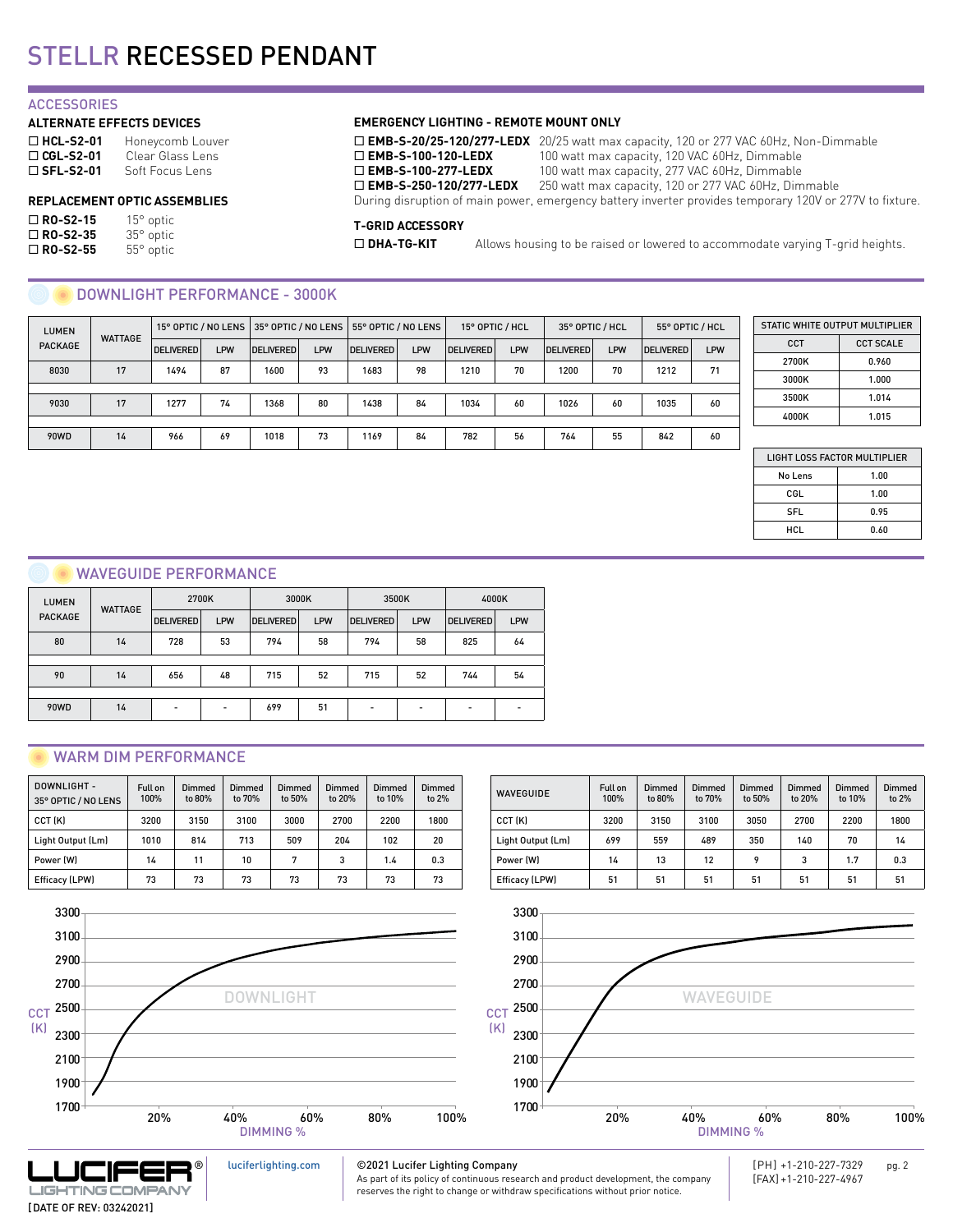#### FIXTURE / HOUSING **A**

Body with integrated heat sink and LED assemblies. Power supplies may be integral or remote mount.

#### MAGNETIC TRIM PLATE (CANOPY) B

Conceals retaining mechanism. Rare Earth magnets secure canopy plate to retaining mechanism. Available in powdercoat finishes.

#### CABLE  $\boldsymbol{\Theta}$

Available in lengths up to 192" maximum, cable is field cuttable, consult factory for lengths greater than 192". Available in black and white finishes.

BODY  $\Omega$ 

Available in powdercoat finishes.

#### WAVEGUIDE E

Transmits light creating illumination effect. Ships with protective cover installed.

OPTIC  $\mathbf \Theta$ 

Field-changeable optics available in 15°, 35°, & 55° beams.

#### EFFECTS DEVICE  $\mathbf{\Theta}$

Media is field-changeable.

#### LENS RETAINER  $\mathbf{D}$

Attaches to optic assembly and accommodates one effects device. Finish will match body color. Consult factory if alternate finish requested.

### CLEANING INSTRUCTIONS

Factory recommends cleaning waveguide assembly with a microfiber cloth or similar nonabrasive cloth. In most cases a damp microfiber cloth will remove dust/debris or fingerprints. For stubborn stains, approved cleaning agents include soap and water, or ammonia based cleaners.



FIXTURE / HOUSING DIMENSIONS / DRAWINGS





[luciferlighting.com](http://luciferlighting.com/)

©2021 Lucifer Lighting Company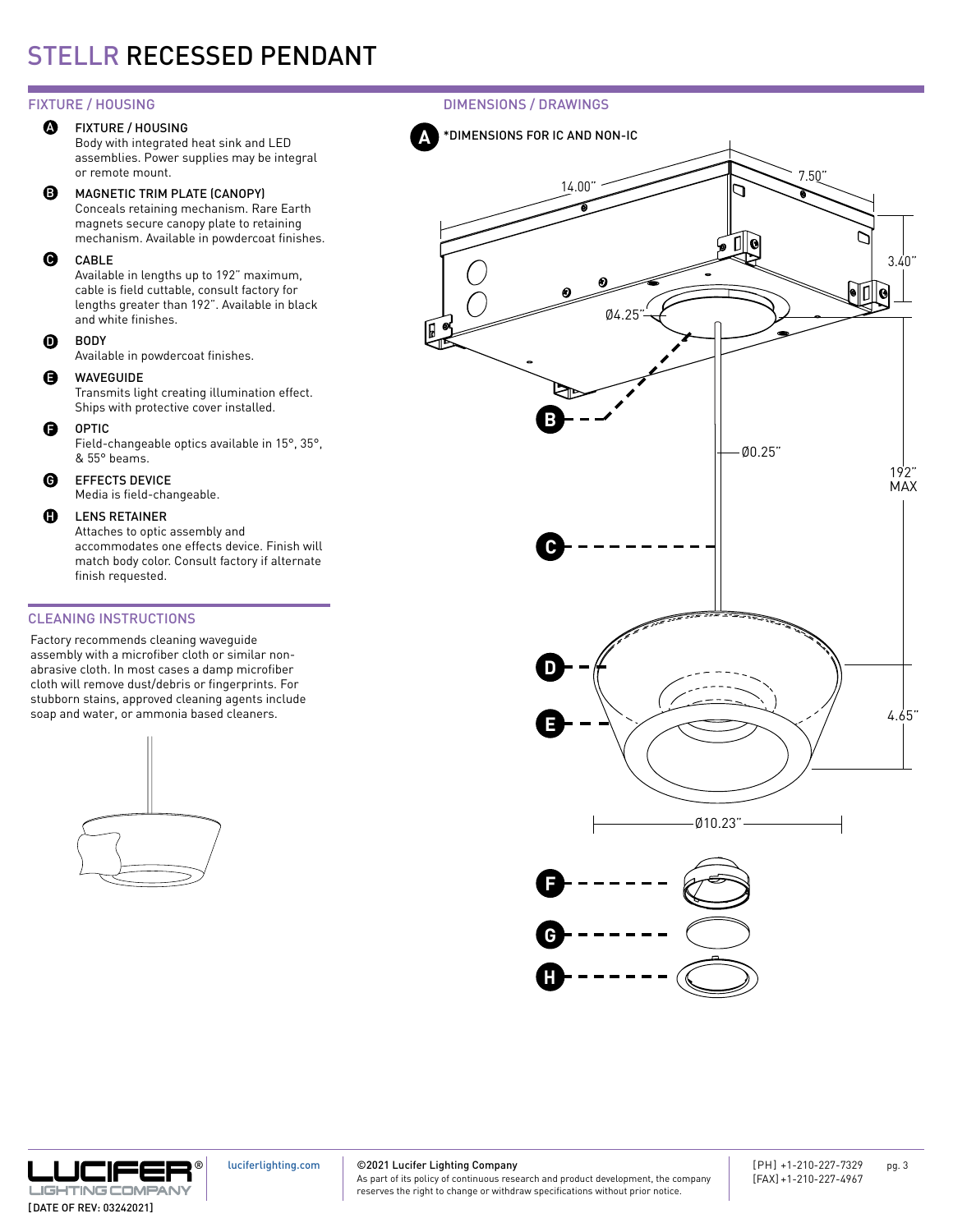#### HOUSING

## **I/J** IND INSULATION CONTACT (NON-IC) HOUSING<br> **I** Included with Y and W install types

- Included with Y and W install types.
- Minimum 0.50" setback from combustible and non-combustible materials on all sides and top of housing.
- Minimum 3.00" setback from insulation material having max R-Value 30 on all sides and top of housing.
- Minimum 6.00" setback from polycell spray foam insulation having max R-Value 60.

#### INSULATION CONTACT (IC) HOUSING J

- Included with X and V install types.
- No setback from polycell spray foam insulation having max R-Value of 60 on all sides and top of housing.

#### TG ACCESSORY K

Specified separately and recommended for installations in T-Grid and with furring channel. Hanger bars are installed to adjustable bracket. Allows housing to be raised and lowered; ceiling thickness remains 0.5" to 2.25" max.

## HOUSING MOUNTING NOTES

- X and V install types are required for Chicago Plenum, Airtight and Title 24 (JA8) applications.
- Do not install in environments where ambient temperatures exceed 40°C (104°F).
- Power supply compartment and all splice connections may be serviced from room side.
- Consult factory for spacing requirements for any installations exceeding R-Value 60.
- Hanger bars fitted to short side of housing or long side of housing for TG Accessory; extend from 14.0" to 24.0", but may be field cut to accommodate narrow stud spacing.
- Hanger bars and brackets add 4.00" to the overall dimension, but are exclusive of the setback requirements.

### REMOTE / REMODEL

#### REMOTE / REMODEL JUNCTION BOX L

- Junction box mounted to top of mounting adapter allows for low voltage connections from remote driver(s).
- Minimum 1.25" (32mm) setback from top of junction box to R30 material.

#### REMOTE / REMODEL POWER SUPPLY M

- Provided with R install type. Consult installation guide for maximum allowable secondary run lengths between PS-RMT and fixture. Must be installed in an accessible location.
- Minimum 8" (204mm) setback from sides of remote drivers to R30 material.
- Minimum 3" (77mm) spacing between drivers.

### REMOTE/REMODEL NOTES

- Do not install in environments where ambient temperatures exceed 40°C (104°F).
- Consult factory for spacing requirements for any installations exceeding R-Value 60.

## DIMENSIONS / DRAWINGS





**L**













#### [luciferlighting.com](http://luciferlighting.com/)

©2021 Lucifer Lighting Company As part of its policy of continuous research and product development, the company

reserves the right to change or withdraw specifications without prior notice.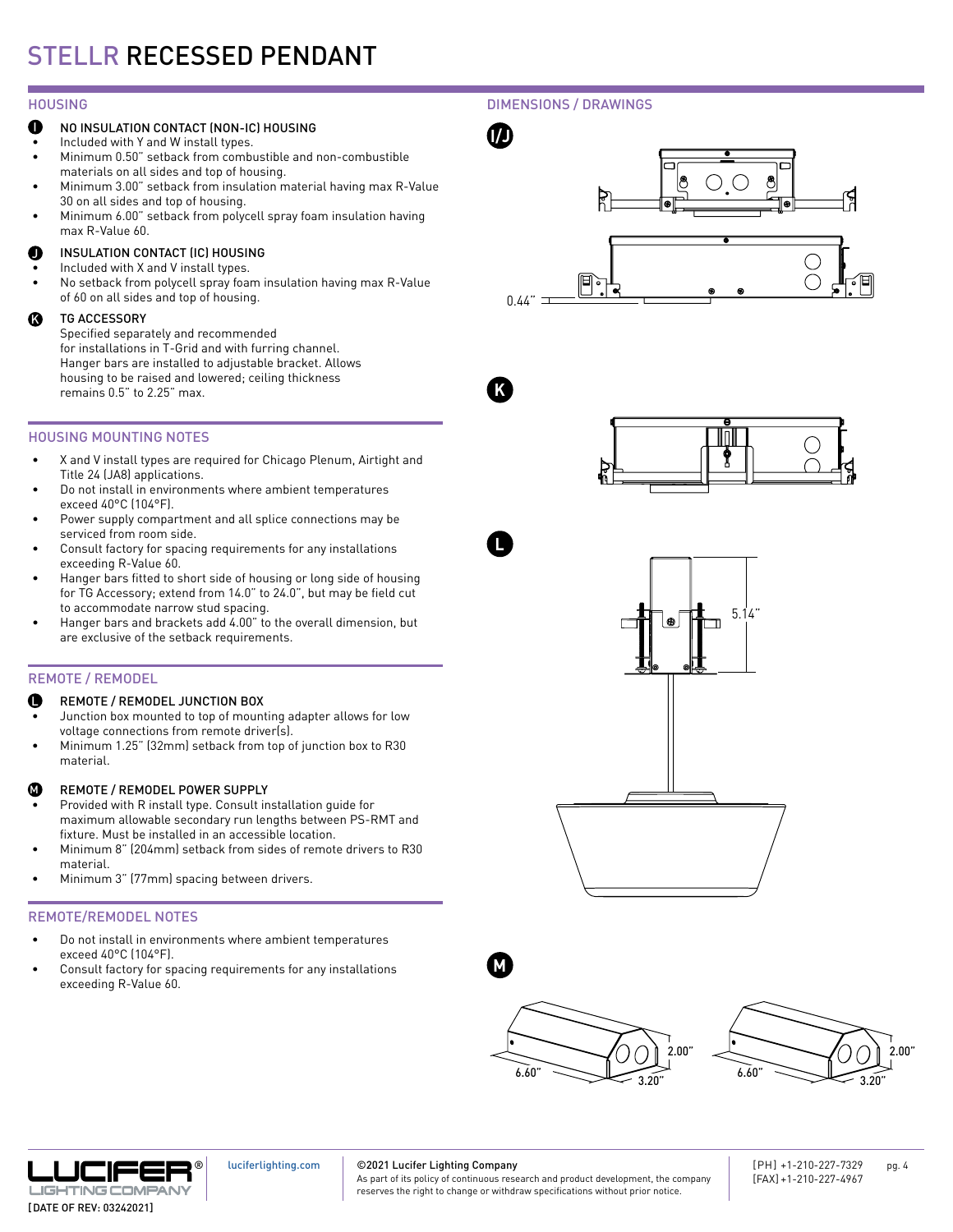## ZERO-SIGHTLINE INSTALLATIONS

When installed according to manufacturer's instructions and ceiling conditions are met, fixture trim plate is flush with the ceiling plane. Consult STELLR Installation Guidelines for appropriate ceiling cutouts and instructions for proper Zero-Sightline installations.

#### APPLIQUÉ  $\boldsymbol{\Phi}$

- Specified on Fixture Type and ships with housing.
- For use in painted gypsum ceiling applications.
- Not recommended for stucco applications.

DIMENSIONS / DRAWINGS



#### FIXTURE CONTROL INFORMATION

| <b>DRIVER</b>  | <b>DRIVER</b><br><b>QUANTITY</b> | <b>SOURCES DIM</b><br><b>INDEPENDENTLY</b><br>OR TOGETHER | <b>SOURCES DIM</b><br><b>TOGETHER ONLY</b> | <b>WIRING REQUIREMENTS</b>                                                     |
|----------------|----------------------------------|-----------------------------------------------------------|--------------------------------------------|--------------------------------------------------------------------------------|
| <b>PH</b>      |                                  | $\lambda$                                                 |                                            | For independent control, two switch-legs required.                             |
| <b>TR</b>      |                                  | ⋏                                                         |                                            | For independent control, two switch-legs required.                             |
| L <sub>2</sub> | 2                                | ⋏                                                         |                                            | For independent control, two switch-legs required.                             |
| SG             |                                  | $\checkmark$<br>$\lambda$                                 |                                            | For independent control, two switch-legs and two 0-10V control leads required. |
| SN             |                                  | $\lambda$                                                 |                                            | For independent control, two switch-legs and two 0-10V control leads required. |
| <b>LP</b>      |                                  | x                                                         |                                            | For independent control, two EcoSystem addresses required.                     |
| <b>DD</b>      |                                  | X                                                         |                                            | For independent control, two DALI addresses required.                          |
| EG             |                                  |                                                           | x                                          | Single switch-leg and 0-10V control leads required.                            |
| <b>EN</b>      |                                  |                                                           | х                                          | Single switch-leg and 0-10V control leads required.                            |



©2021 Lucifer Lighting Company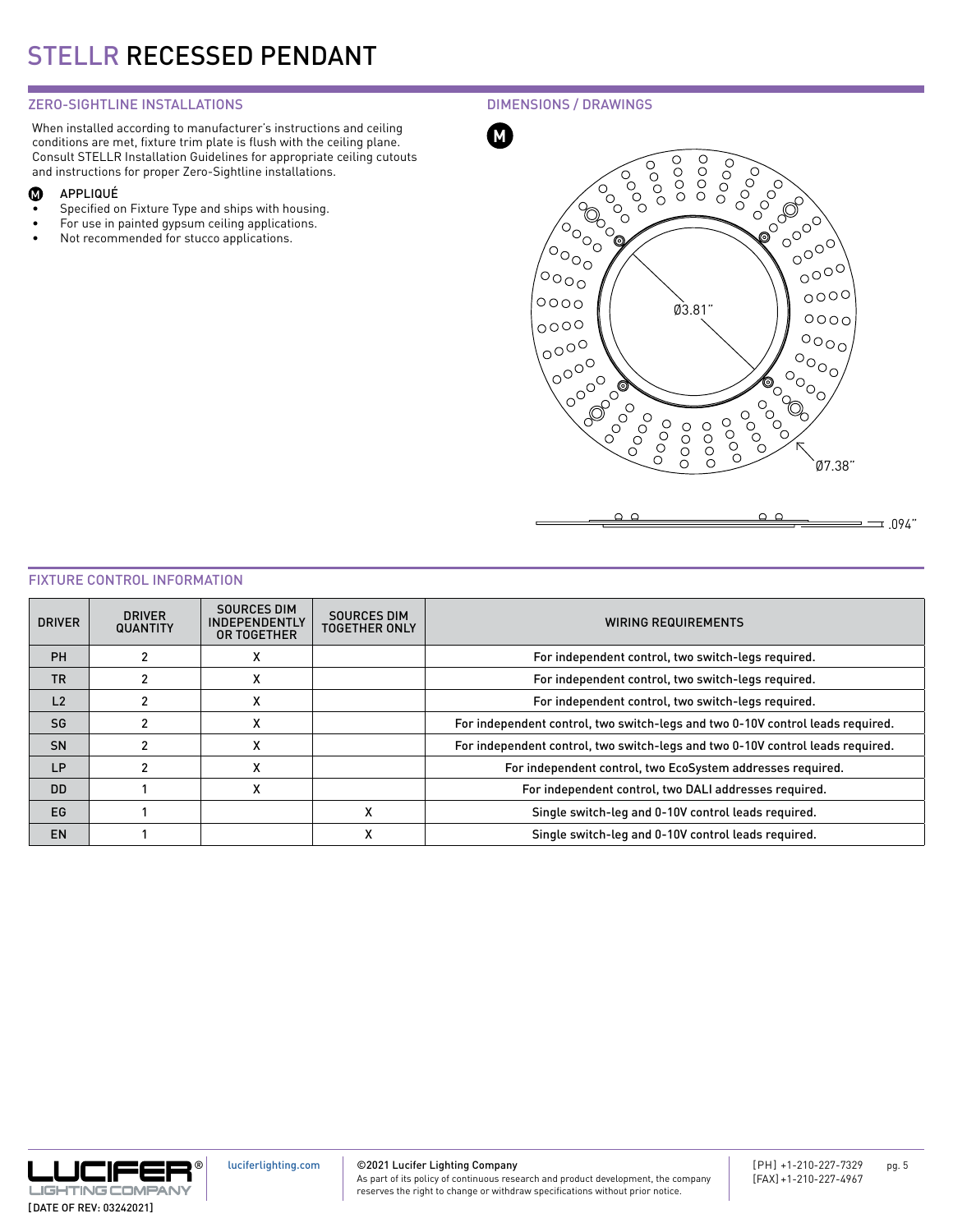## **TECHNICAL**

#### **CONSTRUCTION**

Fixture: Spun reflector; die-cast aluminum heat-sink; stamped canopy; painted finishes are granulated powder coat. Housing: 22 Gauge galvanized steel. Mounting Adapter / Junction Box: 22 Gauge galvanized steel. Remote Power Supply: 22 Gauge galvanized steel.

#### **LED**

Proprietary 2 step MacAdam ellipse LED modules available in 80+ and 90+ CRI configurations in color temperatures of 2700K, 3000K, 3500K and 4000K. Average rated lamp life of 50,000 hours. Driver assemblies are field-replaceable.

#### **WARM DIM LED**

Proprietary 3-step MacAdam ellipse warm dim LED modules available in 90+ CRI configuration. 3200K at full brightness, warming to 1800K at full dim. Average rated lamp life of 50,000 hours. Driver assemblies are field-replaceable.

#### **POWER SUPPLY PERFORMANCE AND DIMMING INFORMATION**

| Power Supply                                                                                                                          | PH | SG                                                           | SN | <b>DD</b> | EG | EN | <b>TR</b> | L2 | LP |
|---------------------------------------------------------------------------------------------------------------------------------------|----|--------------------------------------------------------------|----|-----------|----|----|-----------|----|----|
| <b>Minimum °C</b> $\vert$ -10 °C $\vert$ -10 °C $\vert$ -10 °C $\vert$ -20 °C $\vert$ -20 °C $\vert$ -20 °C $\vert$ 0 °C $\vert$ 0 °C |    |                                                              |    |           |    |    |           |    |    |
| Maximum °C   25 °C   25 °C   25 °C   25 °C   25 °C   25 °C   25 °C   25 °C   25 °C                                                    |    |                                                              |    |           |    |    |           |    |    |
| Dimming %                                                                                                                             |    | 1.0%   1.0%   1.0%   0.1%   0.1%   0.1%   2.0%   1.0%   0.1% |    |           |    |    |           |    |    |

#### **MOUNTING**

Fixture is supplied with a mounting adapter. Junction box included on mounting adapter for remote / remodel installations.

#### **LISTING**

cTUVus listed to UL1598 standard for Dry / Damp locations. JA8-2019 Title 24 listed.

#### **WARRANTY**

Manufacturer's 1-year warranty guarantees product(s) listed to be free from defects in material and workmanship under normal use and service. 5-year warranty on LED and power supply to operate with 70% of the original flux and remain within a range of 3 duv. 10-year Lutron Advantage limited warranty available on Lutron equipped systems. Warranty period begins from the date of shipment by Seller and conditional upon the use of manufacturer-supplied power supply. Consult [website](https://luciferlighting.com/Warranty) for full warranty terms and conditions.